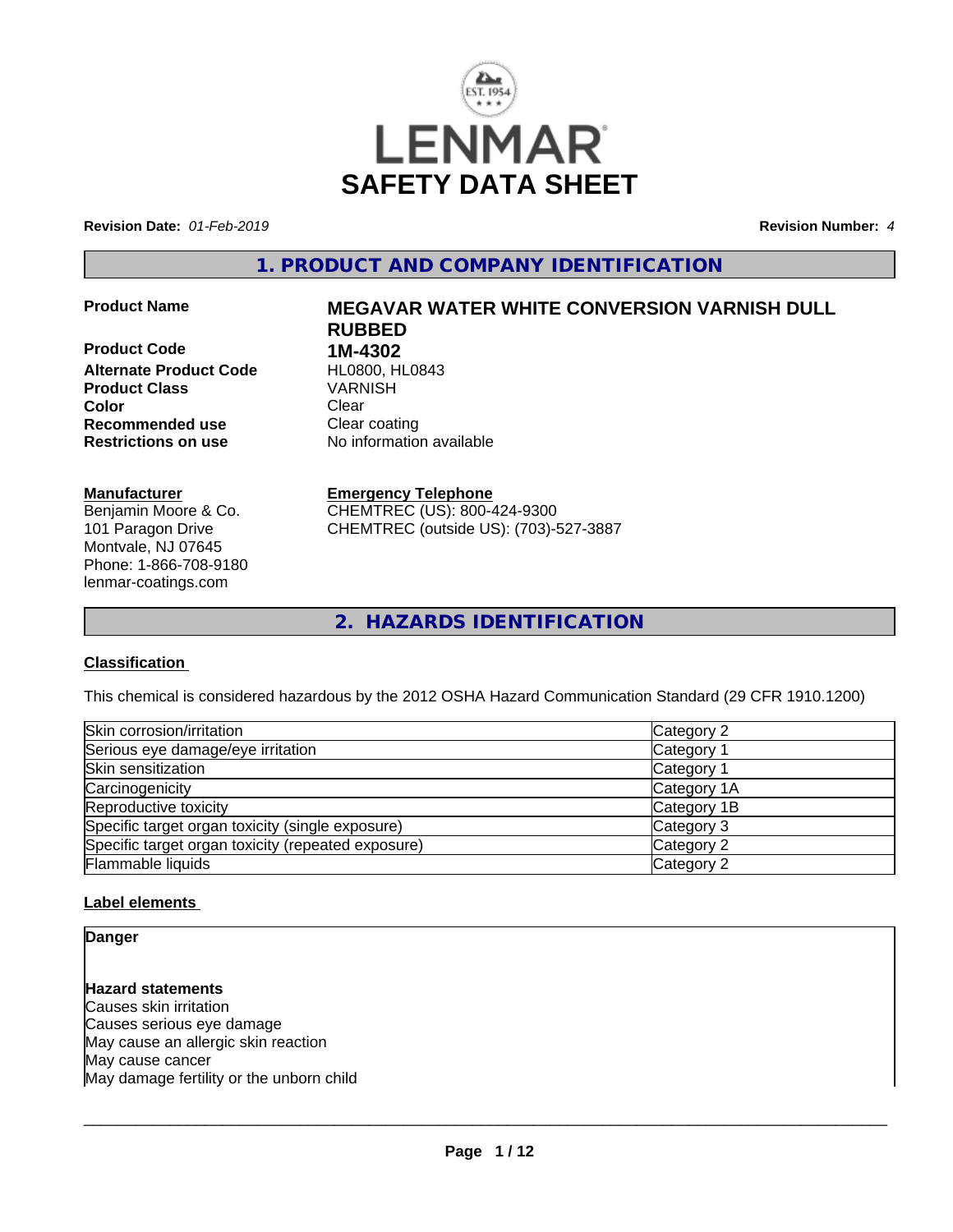

## **Precautionary Statements - Prevention**

Obtain special instructions before use Do not handle until all safety precautions have been read and understood Use personal protective equipment as required Wash face, hands and any exposed skin thoroughly after handling Contaminated work clothing should not be allowed out of the workplace Wear protective gloves Do not breathe dust/fume/gas/mist/vapors/spray Use only outdoors or in a well-ventilated area Keep away from heat, hot surfaces, sparks, open flames and other ignition sources. No smoking Keep container tightly closed Ground/bond container and receiving equipment Use explosion-proof electrical/ventilating/lighting/equipment Use only non-sparking tools Take precautionary measures against static discharge Keep cool **Precautionary Statements - Response** IF exposed or concerned: Get medical advice/attention **Eyes**

IF IN EYES: Rinse cautiously with water for several minutes. Remove contact lenses, if present and easy to do. Continue rinsing

Immediately call a POISON CENTER or doctor/physician

#### **Skin**

If skin irritation or rash occurs: Get medical advice/attention

IF ON SKIN (or hair): Remove/Take off immediately all contaminated clothing. Rinse skin with water/shower Wash contaminated clothing before reuse

## **Inhalation**

IF INHALED: Remove victim to fresh air and keep atrest in a position comfortable for breathing **Fire**

In case of fire: Use CO2, dry chemical, or foam for extinction

## **Precautionary Statements - Storage**

Store locked up Store in a well-ventilated place. Keep container tightly closed

## **Precautionary Statements - Disposal**

Dispose of contents/container to an approved waste disposal plant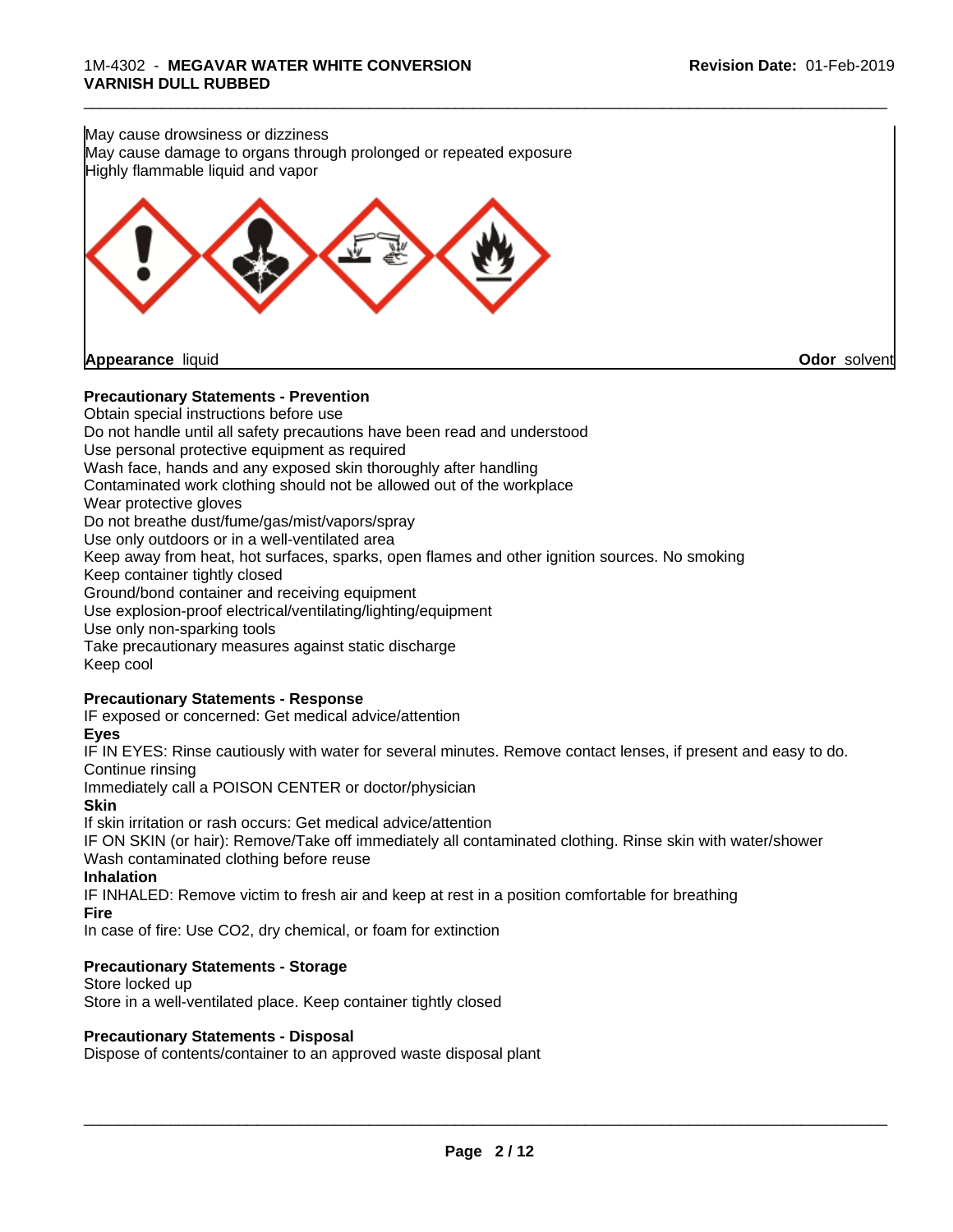#### **Hazards not otherwise classified (HNOC)**

Not applicable

## **Other information**

No information available

## **Other hazards**

 **IMPORTANT:** Designed to be mixed with other components. Mixture will have hazards of all components. Before opening packages, read all warning labels. Follow all precautions.

## **3. COMPOSITION INFORMATION ON COMPONENTS**

\_\_\_\_\_\_\_\_\_\_\_\_\_\_\_\_\_\_\_\_\_\_\_\_\_\_\_\_\_\_\_\_\_\_\_\_\_\_\_\_\_\_\_\_\_\_\_\_\_\_\_\_\_\_\_\_\_\_\_\_\_\_\_\_\_\_\_\_\_\_\_\_\_\_\_\_\_\_\_\_\_\_\_\_\_\_\_\_\_\_\_\_\_

| <b>Chemical name</b>         | CAS No.    | Weight-%    |
|------------------------------|------------|-------------|
| n-Butyl acetate              | 123-86-4   | $20 - 25$   |
| Isobutyl alcohol             | 78-83-1    | $5 - 10$    |
| Ethanol                      | 64-17-5    | $5 - 10$    |
| Acetone                      | 67-64-1    | $5 - 10$    |
| VM&P naphtha                 | 64742-89-8 | 1 - 5       |
| Toluene                      | 108-88-3   | 1 - 5       |
| Isopropyl alcohol            | 67-63-0    | 1 - 5       |
| Silica, amorphous            | 7631-86-9  | 1 - 5       |
| Methyl ethyl ketoxime        | 96-29-7    | $0.1 - 0.5$ |
| Octane                       | 111-65-9   | $0.1 - 0.5$ |
| Heptane                      | 142-82-5   | $0.1 - 0.5$ |
| 2-Methoxy-1-propanol acetate | 70657-70-4 | $0.1 - 0.5$ |

# **4. FIRST AID MEASURES**

## **Description of first aid measures**

| <b>General Advice</b>                            | If symptoms persist, call a physician. Show this safety data sheet to the doctor in<br>attendance.                                                                                                                                  |
|--------------------------------------------------|-------------------------------------------------------------------------------------------------------------------------------------------------------------------------------------------------------------------------------------|
| <b>Eye Contact</b>                               | Immediate medical attention is required. Immediately flush with plenty of water.<br>After initial flushing, remove any contact lenses and continue flushing for at least<br>15 minutes.                                             |
| <b>Skin Contact</b>                              | Wash off immediately with soap and plenty of water while removing all<br>contaminated clothes and shoes. If skin irritation persists, call a physician. Wash<br>clothing before reuse. Destroy contaminated articles such as shoes. |
| <b>Inhalation</b>                                | Move to fresh air. If symptoms persist, call a physician.<br>If not breathing, give artificial respiration. Call a physician immediately.                                                                                           |
| Ingestion                                        | Clean mouth with water and afterwards drink plenty of water. Do not induce<br>vomiting without medical advice. Never give anything by mouth to an unconscious<br>person. Consult a physician.                                       |
| <b>Protection Of First-Aiders</b>                | Use personal protective equipment.                                                                                                                                                                                                  |
| <b>Most Important</b><br><b>Symptoms/Effects</b> | May cause allergic skin reaction.                                                                                                                                                                                                   |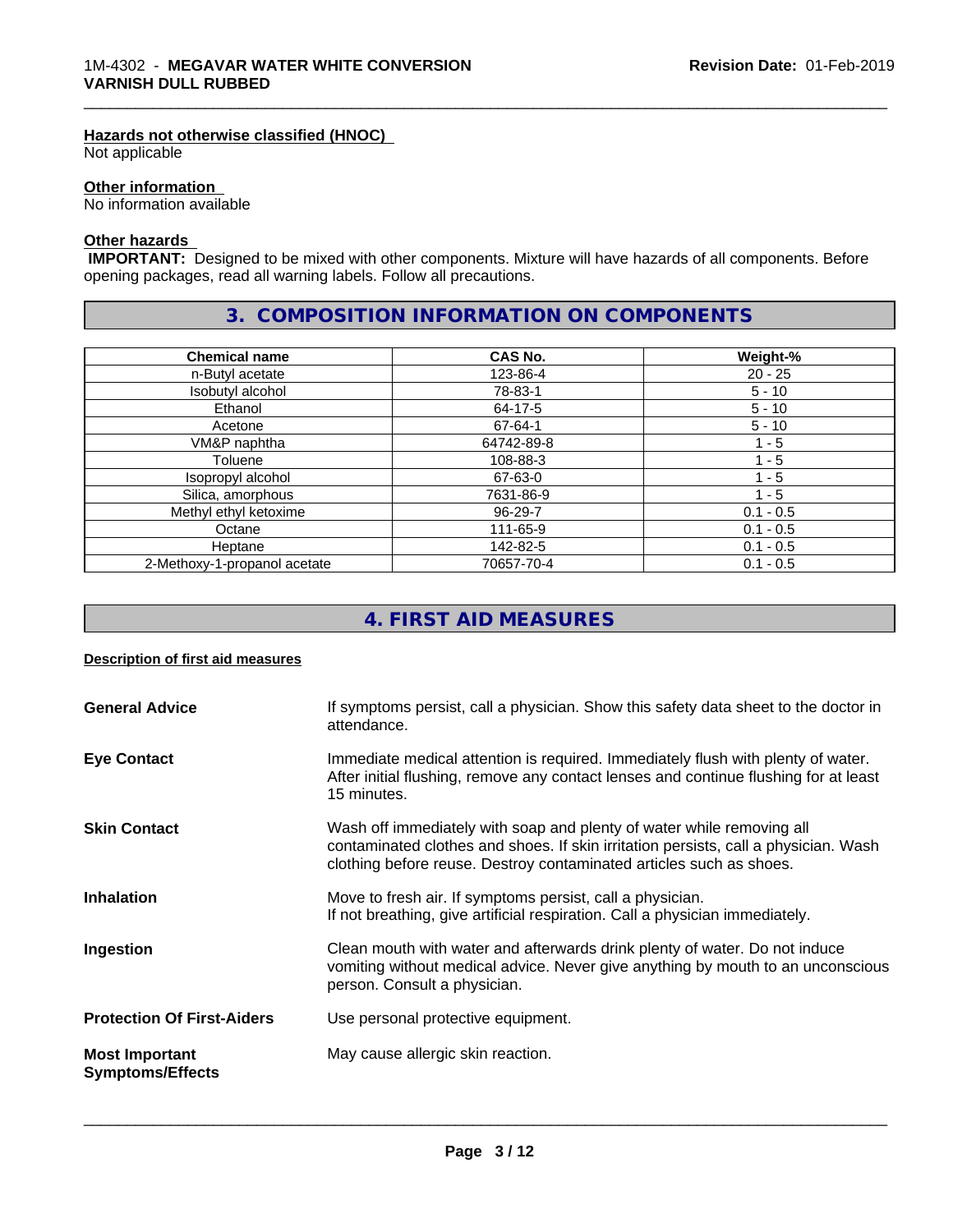|                                                         | <b>Notes To Physician</b>                                     | Treat symptomatically. |                                       |                                                                                                                                                                                                                                                                                     |
|---------------------------------------------------------|---------------------------------------------------------------|------------------------|---------------------------------------|-------------------------------------------------------------------------------------------------------------------------------------------------------------------------------------------------------------------------------------------------------------------------------------|
|                                                         |                                                               |                        | 5. FIRE-FIGHTING MEASURES             |                                                                                                                                                                                                                                                                                     |
|                                                         | <b>Flammable Properties</b>                                   |                        |                                       | Vapors may travel considerable distance to a source of<br>ignition and flash back. Vapors may cause flash fire.                                                                                                                                                                     |
|                                                         | <b>Suitable Extinguishing Media</b>                           |                        | surrounding environment.              | Foam, dry powder or water. Use extinguishing measures<br>that are appropriate to local circumstances and the                                                                                                                                                                        |
| <b>Firefighters</b>                                     | <b>Protective Equipment And Precautions For</b>               |                        | and full protective gear.             | As in any fire, wear self-contained breathing apparatus<br>pressure-demand, MSHA/NIOSH (approved or equivalent)                                                                                                                                                                     |
|                                                         | <b>Hazardous combustion products</b>                          |                        | which may be toxic and/or irritating. | Burning may result in carbon dioxide, carbon monoxide<br>and other combustion products of varying composition                                                                                                                                                                       |
|                                                         | <b>Specific Hazards Arising From The Chemical</b>             |                        | vapors.                               | Flammable. Flash back possible over considerable<br>distance. Keep product and empty container away from<br>heat and sources of ignition. Closed containers may<br>rupture if exposed to fire or extreme heat. Thermal<br>decomposition can lead to release of irritating gases and |
|                                                         | <b>Sensitivity To Mechanical Impact</b>                       |                        | No.                                   |                                                                                                                                                                                                                                                                                     |
|                                                         | <b>Sensitivity To Static Discharge</b>                        |                        | Yes                                   |                                                                                                                                                                                                                                                                                     |
| <b>Flash Point Data</b><br><b>Method</b>                | Flash Point (°F)<br>Flash Point (°C)                          |                        | 39.0<br>3.9<br><b>PMCC</b>            |                                                                                                                                                                                                                                                                                     |
|                                                         | <b>Flammability Limits In Air</b>                             |                        |                                       |                                                                                                                                                                                                                                                                                     |
|                                                         | Lower flammability limit:<br><b>Upper flammability limit:</b> |                        | Not available<br>Not available        |                                                                                                                                                                                                                                                                                     |
| <b>NFPA</b>                                             | Health: 2                                                     | Flammability: 3        | Instability: 1                        | Special: Not Applicable                                                                                                                                                                                                                                                             |
| <b>NFPA Legend</b><br>0 - Not Hazardous<br>1 - Slightly |                                                               |                        |                                       |                                                                                                                                                                                                                                                                                     |

\_\_\_\_\_\_\_\_\_\_\_\_\_\_\_\_\_\_\_\_\_\_\_\_\_\_\_\_\_\_\_\_\_\_\_\_\_\_\_\_\_\_\_\_\_\_\_\_\_\_\_\_\_\_\_\_\_\_\_\_\_\_\_\_\_\_\_\_\_\_\_\_\_\_\_\_\_\_\_\_\_\_\_\_\_\_\_\_\_\_\_\_\_

- 2 Moderate
- 3 High
- 4 Severe

*The ratings assigned are only suggested ratings, the contractor/employer has ultimate responsibilities for NFPA ratings where this system is used.*

*Additional information regarding the NFPA rating system is available from the National Fire Protection Agency (NFPA) at www.nfpa.org.*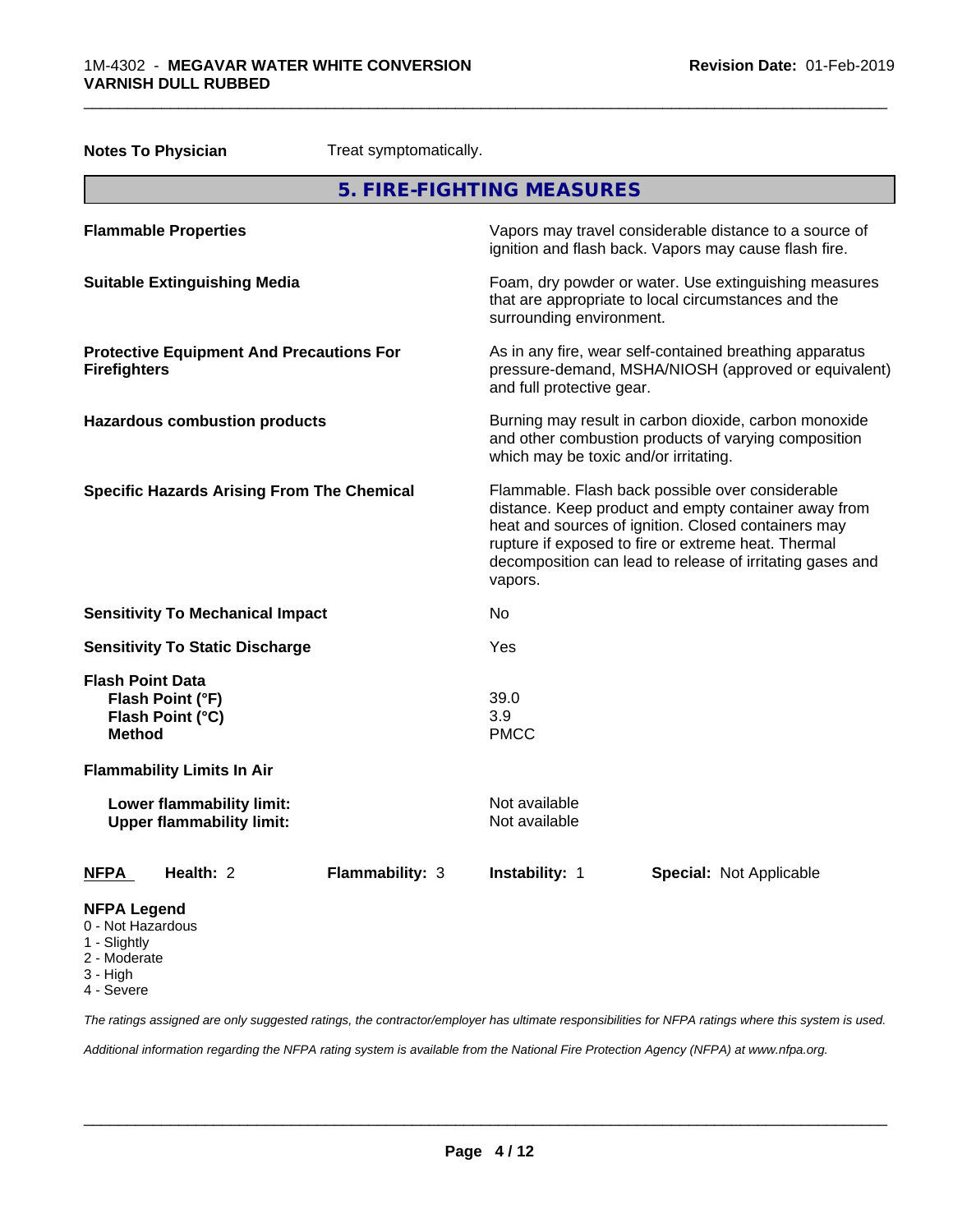# **6. ACCIDENTAL RELEASE MEASURES**

\_\_\_\_\_\_\_\_\_\_\_\_\_\_\_\_\_\_\_\_\_\_\_\_\_\_\_\_\_\_\_\_\_\_\_\_\_\_\_\_\_\_\_\_\_\_\_\_\_\_\_\_\_\_\_\_\_\_\_\_\_\_\_\_\_\_\_\_\_\_\_\_\_\_\_\_\_\_\_\_\_\_\_\_\_\_\_\_\_\_\_\_\_

| <b>Personal Precautions</b>      | Remove all sources of ignition. Take precautions to prevent flashback. Ground<br>and bond all containers and handling equipment. Take precautionary measures<br>against static discharges. Ensure adequate ventilation. Avoid contact with skin,<br>eyes and clothing. Use personal protective equipment.                                                                                                                                                                                                                                                                                                                                                                                 |
|----------------------------------|-------------------------------------------------------------------------------------------------------------------------------------------------------------------------------------------------------------------------------------------------------------------------------------------------------------------------------------------------------------------------------------------------------------------------------------------------------------------------------------------------------------------------------------------------------------------------------------------------------------------------------------------------------------------------------------------|
| <b>Other Information</b>         | Prevent further leakage or spillage if safe to do so. Do not allow material to<br>contaminate ground water system. Prevent product from entering drains. Do not<br>flush into surface water or sanitary sewer system. Local authorities should be<br>advised if significant spillages cannot be contained.                                                                                                                                                                                                                                                                                                                                                                                |
| <b>Environmental precautions</b> | See Section 12 for additional Ecological Information.                                                                                                                                                                                                                                                                                                                                                                                                                                                                                                                                                                                                                                     |
| <b>Methods for Cleaning Up</b>   | Dam up. Soak up with inert absorbent material. Use a non-sparking or explosion<br>proof means to transfer material to a sealed, appropriate container for disposal.<br>Clean contaminated surface thoroughly.                                                                                                                                                                                                                                                                                                                                                                                                                                                                             |
|                                  | 7. HANDLING AND STORAGE                                                                                                                                                                                                                                                                                                                                                                                                                                                                                                                                                                                                                                                                   |
| <b>Handling</b>                  | Avoid contact with skin, eyes and clothing. Wear personal protective equipment.<br>Do not breathe vapors or spray mist. Use only in ventilated areas. Prevent vapor<br>build-up by providing adequate ventilation during and after use.<br>Take precautionary measures against static discharges. To avoid ignition of<br>vapors by static electricity discharge, all metal parts of the equipment must be<br>grounded. Keep away from heat, sparks and flame. Do not smoke. Extinguish all<br>flames and pilot lights, and turn off stoves, heaters, electric motors and other<br>sources of ignition during use and until all vapors are gone. Ignition and/or flash<br>back may occur. |
| <b>Storage</b>                   | Keep containers tightly closed in a dry, cool and well-ventilated place. Keep away<br>from heat. Keep away from open flames, hot surfaces and sources of ignition.<br>Keep in properly labeled containers. Keep out of the reach of children.                                                                                                                                                                                                                                                                                                                                                                                                                                             |
| <b>Incompatible Materials</b>    | Incompatible with strong acids and bases and strong oxidizing agents.                                                                                                                                                                                                                                                                                                                                                                                                                                                                                                                                                                                                                     |
|                                  | Technical measures/Precautions Ensure adequate ventilation. Use only where airflow will keep vapors from building<br>up in or near the work area in adjoining rooms. Comply with all national, state, and<br>local codes pertaining to the storage, handling, dispensing and disposal of<br>flammable liquids.                                                                                                                                                                                                                                                                                                                                                                            |
|                                  | Dissipate static electricity during transfer by grounding and bonding containers<br>and equipment before transferring material. All equipment should be non-sparking<br>and explosion proof. Use explosion proof electrical equipment for ventilation,<br>lighting and material handling.                                                                                                                                                                                                                                                                                                                                                                                                 |
|                                  |                                                                                                                                                                                                                                                                                                                                                                                                                                                                                                                                                                                                                                                                                           |

# **8. EXPOSURE CONTROLS/PERSONAL PROTECTION**

## **Exposure Limits**

| <b>Chemical name</b>              | <b>ACGIH</b><br>.<br>. | OCUA DEI<br>יהסי<br>-- |
|-----------------------------------|------------------------|------------------------|
| acetate<br>.<br><b>ITV</b><br>. . | .<br>TWA<br>ppm<br>'50 | ГWА<br>ppm<br>vu       |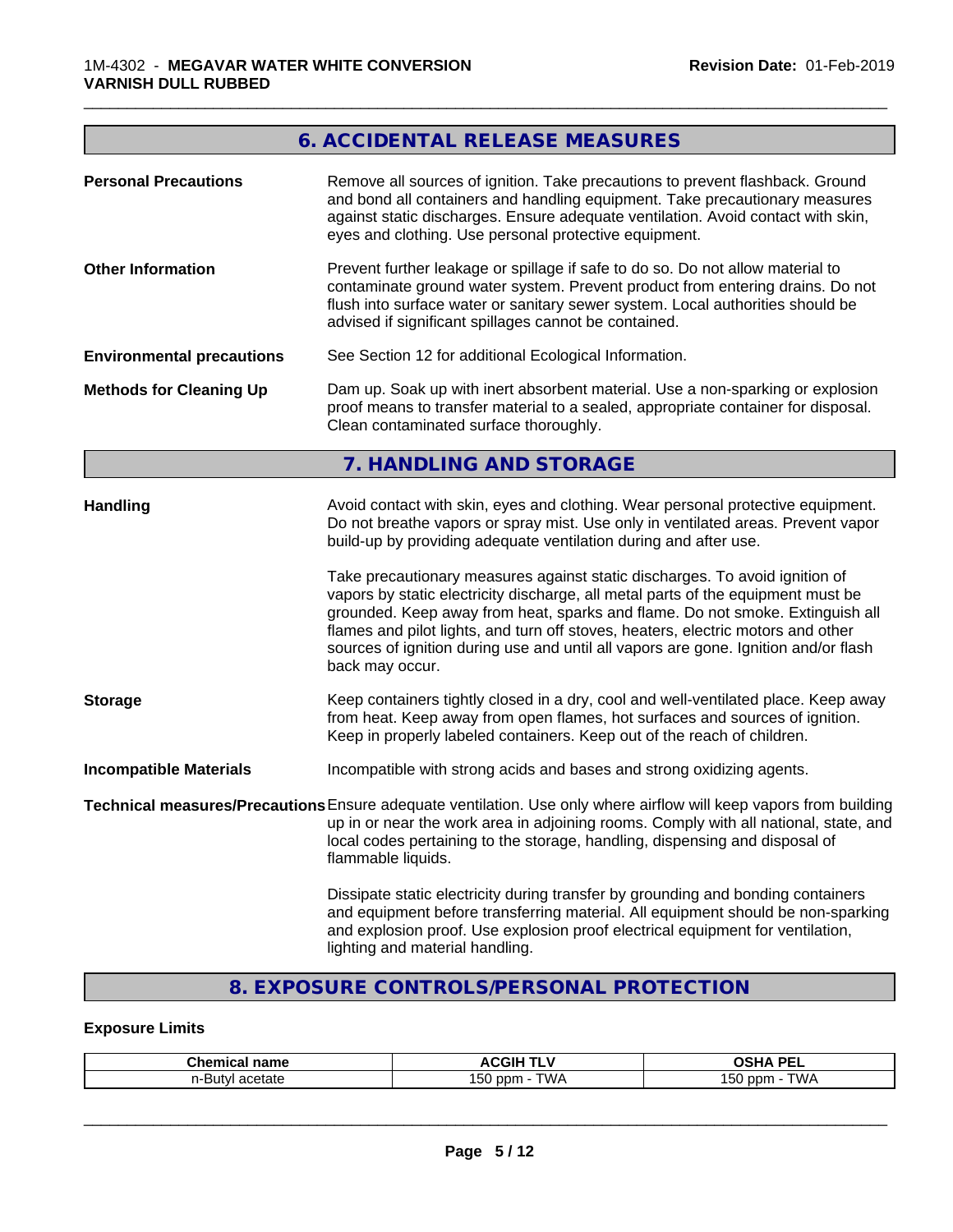|                   | 200 ppm - STEL                  | 710 mg/m $3$ - TWA                             |
|-------------------|---------------------------------|------------------------------------------------|
| Isobutyl alcohol  | 50 ppm - TWA                    | 100 ppm - TWA<br>300 mg/m $3$ - TWA            |
| Ethanol           | STEL: 1000 ppm                  | 1000 ppm - TWA<br>1900 mg/m <sup>3</sup> - TWA |
| Acetone           | 250 ppm - TWA<br>500 ppm - STEL | 1000 ppm - TWA<br>2400 mg/m <sup>3</sup> - TWA |
| Toluene           | 20 ppm - TWA                    | 200 ppm - TWA<br>300 ppm - Ceiling             |
| Isopropyl alcohol | 200 ppm - TWA<br>400 ppm - STEL | 400 ppm - TWA<br>980 mg/m $3$ - TWA            |
| Silica, amorphous | N/E                             | 20 mppcf - TWA                                 |
| Octane            | 300 ppm - TWA                   | 500 ppm - TWA<br>2350 mg/m <sup>3</sup> - TWA  |
| Heptane           | 400 ppm - TWA<br>500 ppm - STEL | 500 ppm - TWA<br>2000 mg/m <sup>3</sup> - TWA  |

\_\_\_\_\_\_\_\_\_\_\_\_\_\_\_\_\_\_\_\_\_\_\_\_\_\_\_\_\_\_\_\_\_\_\_\_\_\_\_\_\_\_\_\_\_\_\_\_\_\_\_\_\_\_\_\_\_\_\_\_\_\_\_\_\_\_\_\_\_\_\_\_\_\_\_\_\_\_\_\_\_\_\_\_\_\_\_\_\_\_\_\_\_

## **Legend**

ACGIH - American Conference of Governmental Industrial Hygienists Exposure Limits OSHA - Occupational Safety & Health Administration Exposure Limits N/E - Not Established

| Appropriate engineering<br>controls  |                                                                                                                                                                                                                                                                                                                                                                     |
|--------------------------------------|---------------------------------------------------------------------------------------------------------------------------------------------------------------------------------------------------------------------------------------------------------------------------------------------------------------------------------------------------------------------|
| <b>Engineering Measures</b>          | Ensure adequate ventilation, especially in confined areas.                                                                                                                                                                                                                                                                                                          |
| <b>Personal Protective Equipment</b> |                                                                                                                                                                                                                                                                                                                                                                     |
| <b>Eye/Face Protection</b>           | Safety glasses with side-shields. If splashes are likely to occur, wear:. Tightly<br>fitting safety goggles.                                                                                                                                                                                                                                                        |
| <b>Skin Protection</b>               | Long sleeved clothing. Protective gloves.                                                                                                                                                                                                                                                                                                                           |
| <b>Respiratory Protection</b>        | Use only with adequate ventilation. In operations where exposure limits are<br>exceeded, use a NIOSH approved respirator that has been selected by a<br>technically qualified person for the specific work conditions. When spraying the<br>product or applying in confined areas, wear a NIOSH approved respirator<br>specified for paint spray or organic vapors. |
| <b>Hygiene Measures</b>              | Avoid contact with skin, eyes and clothing. Remove and wash contaminated<br>clothing before re-use. Wash thoroughly after handling.                                                                                                                                                                                                                                 |

# **9. PHYSICAL AND CHEMICAL PROPERTIES**

| Appearance                  | liquid                   |
|-----------------------------|--------------------------|
| Odor                        | solvent                  |
| <b>Odor Threshold</b>       | No information available |
| Density (Ibs/gal)           | $7.7 - 8.1$              |
| <b>Specific Gravity</b>     | $0.93 - 0.97$            |
| рH                          | No information available |
| <b>Viscosity (cps)</b>      | No information available |
| Solubility(ies)             | No information available |
| <b>Water solubility</b>     | No information available |
| <b>Evaporation Rate</b>     | No information available |
| Vapor pressure @20 °C (kPa) | No information available |
| Vapor density               | No information available |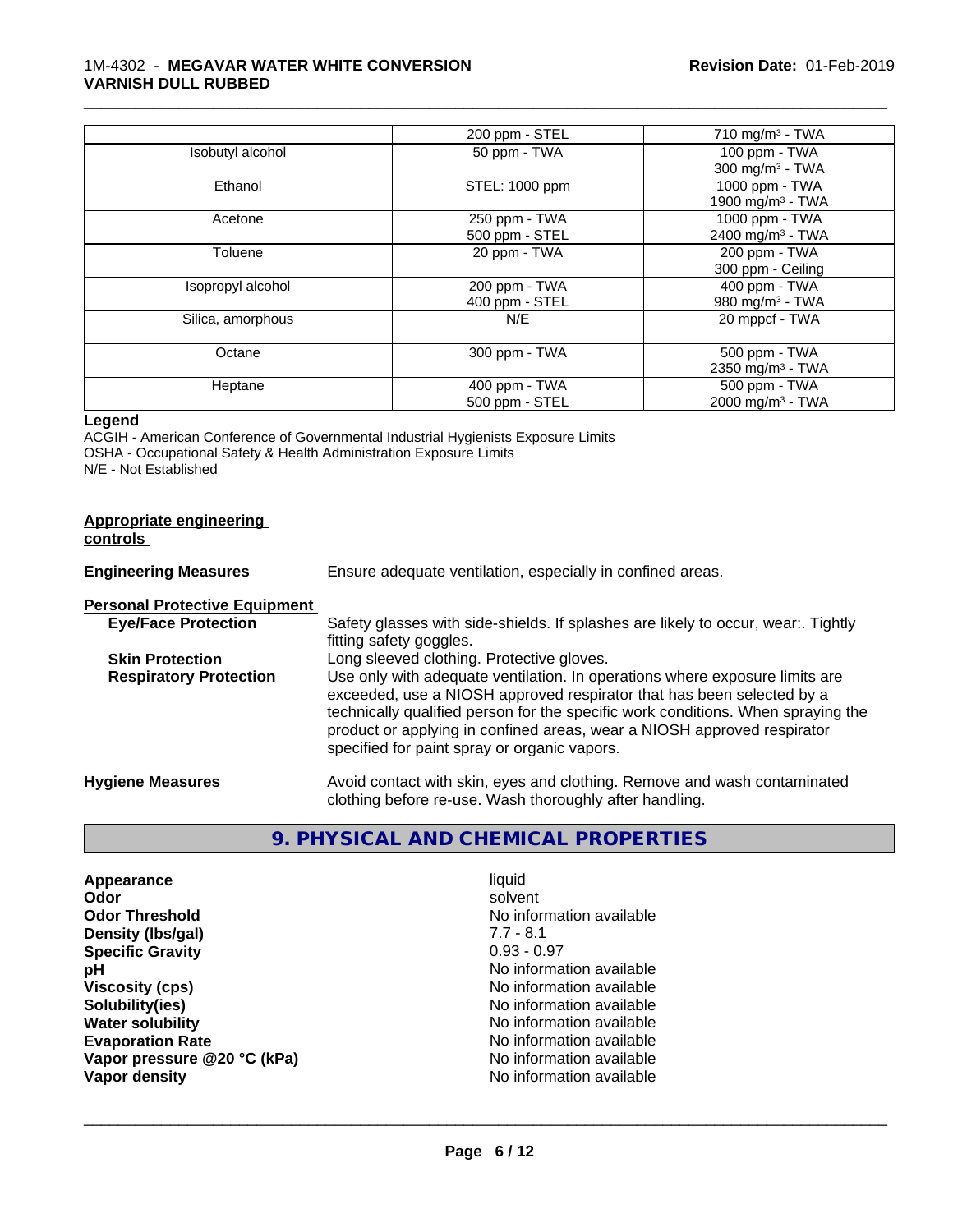| Wt. % Solids                         | $35 - 45$                |
|--------------------------------------|--------------------------|
| Vol. % Solids                        | $25 - 35$                |
| Wt. % Volatiles                      | $55 - 65$                |
| Vol. % Volatiles                     | $65 - 75$                |
| <b>VOC Regulatory Limit (g/L)</b>    | <680                     |
| <b>Boiling Point (°F)</b>            | 136                      |
| <b>Boiling Point (°C)</b>            | 58                       |
| <b>Freezing Point (°F)</b>           | No information available |
| <b>Freezing Point (°C)</b>           | No information available |
| Flash Point (°F)                     | 39.0                     |
| Flash Point (°C)                     | 3.9                      |
| <b>Method</b>                        | <b>PMCC</b>              |
| Flammability (solid, gas)            | Not applicable           |
| <b>Upper flammability limit:</b>     | No information available |
| Lower flammability limit:            | No information available |
| <b>Autoignition Temperature (°F)</b> | No information available |
| <b>Autoignition Temperature (°C)</b> | No information available |
| Decomposition Temperature (°F)       | No information available |
| Decomposition Temperature (°C)       | No information available |
| <b>Partition coefficient</b>         | No information available |

# **10. STABILITY AND REACTIVITY**

\_\_\_\_\_\_\_\_\_\_\_\_\_\_\_\_\_\_\_\_\_\_\_\_\_\_\_\_\_\_\_\_\_\_\_\_\_\_\_\_\_\_\_\_\_\_\_\_\_\_\_\_\_\_\_\_\_\_\_\_\_\_\_\_\_\_\_\_\_\_\_\_\_\_\_\_\_\_\_\_\_\_\_\_\_\_\_\_\_\_\_\_\_

| <b>Reactivity</b>                         | No data available                                                                                                         |
|-------------------------------------------|---------------------------------------------------------------------------------------------------------------------------|
| <b>Chemical Stability</b>                 | Stable under normal conditions. Hazardous polymerisation<br>does not occur.                                               |
| <b>Conditions to avoid</b>                | Keep away from open flames, hot surfaces, static<br>electricity and sources of ignition. Sparks. Elevated<br>temperature. |
| <b>Incompatible Materials</b>             | Incompatible with strong acids and bases and strong<br>oxidizing agents.                                                  |
| <b>Hazardous Decomposition Products</b>   | Thermal decomposition can lead to release of irritating<br>gases and vapors.                                              |
| <b>Possibility of hazardous reactions</b> | None under normal conditions of use.                                                                                      |

# **11. TOXICOLOGICAL INFORMATION**

| <b>Product Information</b> |
|----------------------------|
|----------------------------|

## **Information on likely routes of exposure**

**Principal Routes of Exposure** Eye contact, skin contact and inhalation.

**Acute Toxicity** 

**Product Information** Repeated or prolonged exposure to organic solvents may lead to permanent brain and nervous system damage. Intentional misuse by deliberately concentrating and inhaling vapors may be harmful or fatal.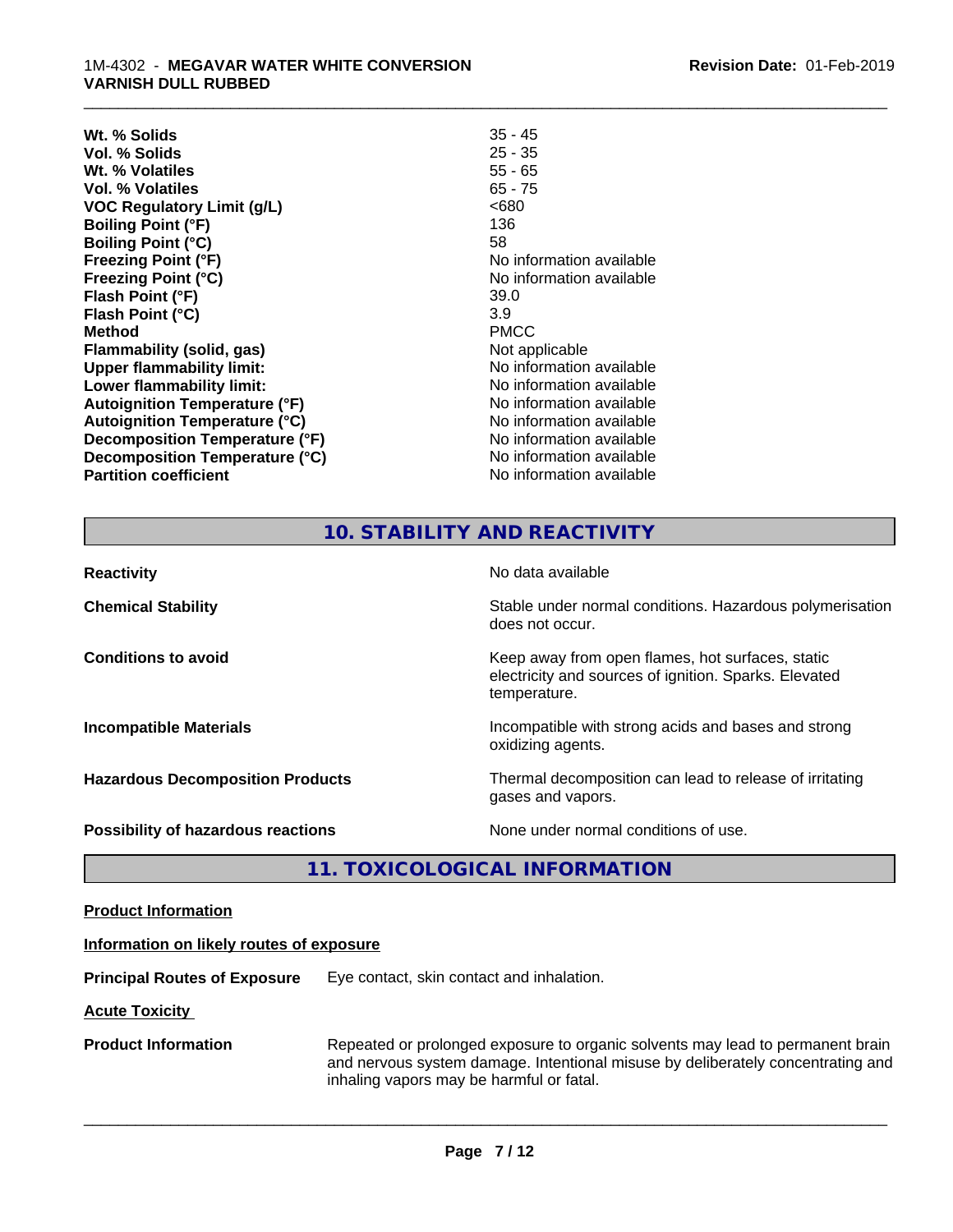| <b>Symptoms</b>                 | No information available                                                                                                                                                                                                                                      |
|---------------------------------|---------------------------------------------------------------------------------------------------------------------------------------------------------------------------------------------------------------------------------------------------------------|
|                                 | Delayed and immediate effects as well as chronic effects from short and long-term exposure                                                                                                                                                                    |
| Eye contact                     | Severely irritating to eyes. May cause burns. Risk of serious damage to eyes.                                                                                                                                                                                 |
| <b>Skin contact</b>             | May cause skin irritation and/or dermatitis. Prolonged skin contact may defat the<br>skin and produce dermatitis.                                                                                                                                             |
| Ingestion                       | Harmful if swallowed. Ingestion may cause irritation to mucous membranes. Small<br>amounts of this product aspirated into the respiratory system during ingestion or<br>vomiting may cause mild to severe pulmonary injury, possibly progressing to<br>death. |
| <b>Inhalation</b>               | Harmful by inhalation. High vapor / aerosol concentrations are irritating to the<br>eyes, nose, throat and lungs and may cause headaches, dizziness, drowsiness,<br>unconsciousness, and other central nervous system effects.                                |
| <b>Sensitization</b>            | May cause an allergic skin reaction                                                                                                                                                                                                                           |
| <b>Neurological Effects</b>     | No information available.                                                                                                                                                                                                                                     |
| <b>Mutagenic Effects</b>        | No information available.                                                                                                                                                                                                                                     |
| <b>Reproductive Effects</b>     | May damage fertility or the unborn child.                                                                                                                                                                                                                     |
| <b>Developmental Effects</b>    | No information available.                                                                                                                                                                                                                                     |
| <b>Target organ effects</b>     | No information available.                                                                                                                                                                                                                                     |
| <b>STOT - repeated exposure</b> | Causes damage to organs through prolonged or repeated exposure if inhaled.<br>May cause disorder and damage to the. liver. kidney. spleen. blood. Central<br>nervous system.                                                                                  |
| <b>STOT - single exposure</b>   | May cause disorder and damage to the. Respiratory system. Central nervous<br>system.                                                                                                                                                                          |
| Other adverse effects           | No information available.                                                                                                                                                                                                                                     |
| <b>Aspiration Hazard</b>        | May be harmful if swallowed and enters airways. Small amounts of this product<br>aspirated into the respiratory system during ingestion or vomiting may cause mild<br>to severe pulmonary injury, possibly progressing to death.                              |

## **Symptoms related to the physical,chemical and toxicological characteristics**

## **Numerical measures of toxicity**

## **The following values are calculated based on chapter 3.1 of the GHS document**

| ATEmix (oral)                        | 8920 mg/ka |
|--------------------------------------|------------|
| <b>ATEmix (dermal)</b>               | 9914 mg/kg |
| <b>ATEmix (inhalation-dust/mist)</b> | 60.8 ma/L  |
| ATEmix (inhalation-vapor)            | 85.6 ma/L  |

## **Component Information**

| Chemical name               | Oral LD50             | Dermal LD50             | Inhalation LC50                       |
|-----------------------------|-----------------------|-------------------------|---------------------------------------|
| n-Butyl acetate<br>123-86-4 | $= 10768$ mg/kg (Rat) | > 17600 mg/kg (Rabbit)  | $\,$                                  |
| Isobutyl alcohol<br>78-83-1 | $= 2460$ mg/kg (Rat)  | $=$ 3400 mg/kg (Rabbit) | $> 6.5$ mg/L (Rat) 4 h                |
| Ethanol<br>64-17-5          | $= 7060$ mg/kg (Rat)  |                         | $= 124.7$ mg/L (Rat) 4 h              |
| Acetone<br>67-64-1          | $= 5800$ mg/kg (Rat)  |                         | $= 50100$ mg/m <sup>3</sup> (Rat) 8 h |
| VM&P naphtha<br>64742-89-8  | -                     | $=$ 3000 mg/kg (Rabbit) | $\overline{\phantom{0}}$              |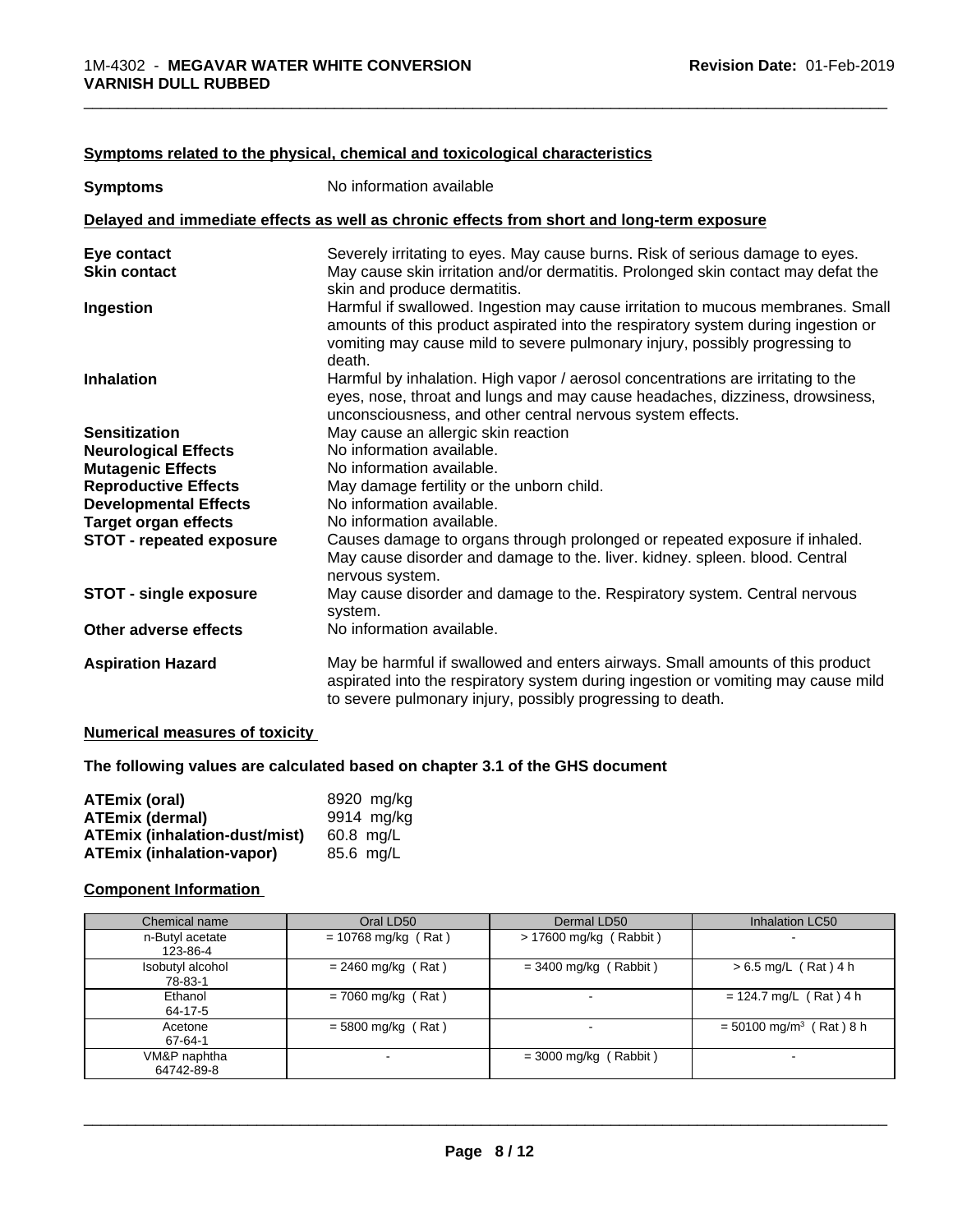## 1M-4302 - **MEGAVAR WATER WHITE CONVERSION VARNISH DULL RUBBED**

| Toluene<br>108-88-3              | $= 2600$ mg/kg (Rat) | $= 12000$ mg/kg (Rabbit)   | $= 12.5$ mg/L (Rat) 4 h                                        |
|----------------------------------|----------------------|----------------------------|----------------------------------------------------------------|
| Isopropyl alcohol<br>67-63-0     | $= 1870$ mg/kg (Rat) | $= 4059$ mg/kg (Rabbit)    | $= 72600$ mg/m <sup>3</sup> (Rat) 4 h                          |
| Silica, amorphous<br>7631-86-9   | > 5000 mg/kg (Rat)   | $>$ 2000 mg/kg (Rabbit)    | $> 2.2$ mg/L (Rat) 1 h                                         |
| Methyl ethyl ketoxime<br>96-29-7 | $= 930$ mg/kg (Rat)  | 1000 - 1800 mg/kg (Rabbit) | $>$ 4800 mg/m <sup>3</sup> (Rat) 4 h                           |
| Octane<br>111-65-9               |                      |                            | $(Rat)$ 4 h = 25260 ppm<br>l= 118 g/m <sup>3</sup><br>(Rat)4 h |
| Heptane<br>142-82-5              |                      | $=$ 3000 mg/kg (Rabbit)    | $= 103$ g/m <sup>3</sup> (Rat) 4 h                             |

Component Sensitization n-Butyl acetate 123-86-4 ( 20 - 25 )

non-sensitizing (guinea pig)

\_\_\_\_\_\_\_\_\_\_\_\_\_\_\_\_\_\_\_\_\_\_\_\_\_\_\_\_\_\_\_\_\_\_\_\_\_\_\_\_\_\_\_\_\_\_\_\_\_\_\_\_\_\_\_\_\_\_\_\_\_\_\_\_\_\_\_\_\_\_\_\_\_\_\_\_\_\_\_\_\_\_\_\_\_\_\_\_\_\_\_\_\_

## **Carcinogenicity**

*Limited evidence of a carcinogenic effect.*

**12. ECOLOGICAL INFORMATION**

## **Ecotoxicity Effects**

The environmental impact of this product has not been fully investigated.

## **Product Information**

## **Acute Toxicity to Fish**

No information available

## **Acute Toxicity to Aquatic Invertebrates**

No information available

## **Acute Toxicity to Aquatic Plants**

No information available

## **Persistence / Degradability**

No information available.

## **Bioaccumulation**

There is no data for this product.

## **Mobility in Environmental Media**

No information available.

## **Ozone**

Not applicable

## **Component Information**

## **Acute Toxicity to Fish**

n-Butyl acetate \_\_\_\_\_\_\_\_\_\_\_\_\_\_\_\_\_\_\_\_\_\_\_\_\_\_\_\_\_\_\_\_\_\_\_\_\_\_\_\_\_\_\_\_\_\_\_\_\_\_\_\_\_\_\_\_\_\_\_\_\_\_\_\_\_\_\_\_\_\_\_\_\_\_\_\_\_\_\_\_\_\_\_\_\_\_\_\_\_\_\_\_\_ LC50: 18 mg/L (Fathead Minnow - 96 hr.)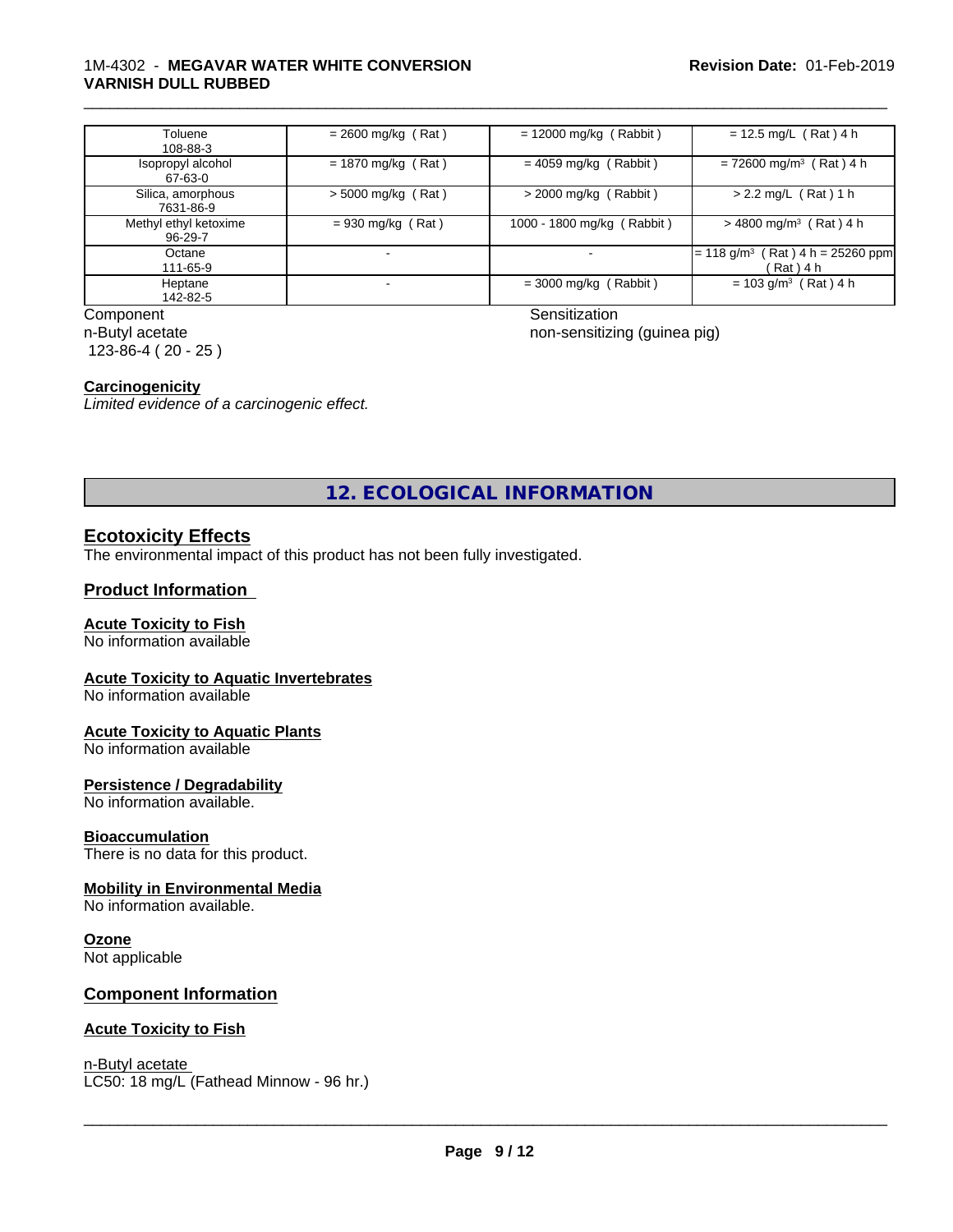Acetone LC50: 8300 (Bluegill - 96 hr.) mg/L Methyl ethyl ketoxime LC50: 48 mg/L (Bluegill sunfish - 96 hr.)

## **Acute Toxicity to Aquatic Invertebrates**

n-Butyl acetate EC50: 72.8 mg/L (Daphnia magna - 48 hr.) Acetone EC50: 12600 mg/L (Daphnia magna - 48 hr.) Methyl ethyl ketoxime EC50: 750 mg/L (Daphnia magna - 48 hr.)

## **Acute Toxicity to Aquatic Plants**

n-Butyl acetate EC50: 674.7 mg/L (Green algae (Scenedesmus subspicatus), 72 hrs.)

| Dispose of in accordance with federal, state, and local regulations. Local<br>requirements may vary, consult your sanitation department or state-designated<br>environmental protection agency for more disposal options.<br>Emptied containers may retain product residue. Follow label warnings even after<br>container is emptied. Residual vapors may explode on ignition.<br>14. TRANSPORT INFORMATION<br><b>PAINT</b><br><b>Proper Shipping Name</b><br><b>Hazard class</b><br>3<br><b>UN1263</b><br>UN-No.<br><b>Packing Group</b><br>UN1263, PAINT, 3, II<br><b>Description</b><br>Contact the preparer for further information. | <b>IMDG / IMO</b>  | Contact the preparer for further information.<br><b>15. REGULATORY INFORMATION</b> |
|------------------------------------------------------------------------------------------------------------------------------------------------------------------------------------------------------------------------------------------------------------------------------------------------------------------------------------------------------------------------------------------------------------------------------------------------------------------------------------------------------------------------------------------------------------------------------------------------------------------------------------------|--------------------|------------------------------------------------------------------------------------|
|                                                                                                                                                                                                                                                                                                                                                                                                                                                                                                                                                                                                                                          | <b>ICAO / IATA</b> |                                                                                    |
| <b>Empty Container Warning</b>                                                                                                                                                                                                                                                                                                                                                                                                                                                                                                                                                                                                           | <b>DOT</b>         |                                                                                    |
| <b>Waste Disposal Method</b>                                                                                                                                                                                                                                                                                                                                                                                                                                                                                                                                                                                                             |                    |                                                                                    |
|                                                                                                                                                                                                                                                                                                                                                                                                                                                                                                                                                                                                                                          |                    |                                                                                    |

\_\_\_\_\_\_\_\_\_\_\_\_\_\_\_\_\_\_\_\_\_\_\_\_\_\_\_\_\_\_\_\_\_\_\_\_\_\_\_\_\_\_\_\_\_\_\_\_\_\_\_\_\_\_\_\_\_\_\_\_\_\_\_\_\_\_\_\_\_\_\_\_\_\_\_\_\_\_\_\_\_\_\_\_\_\_\_\_\_\_\_\_\_

# **International Inventories**

| <b>TSCA: United States</b> | Yes - All components are listed or exempt. |
|----------------------------|--------------------------------------------|
| <b>DSL: Canada</b>         | Yes - All components are listed or exempt. |

# **Federal Regulations**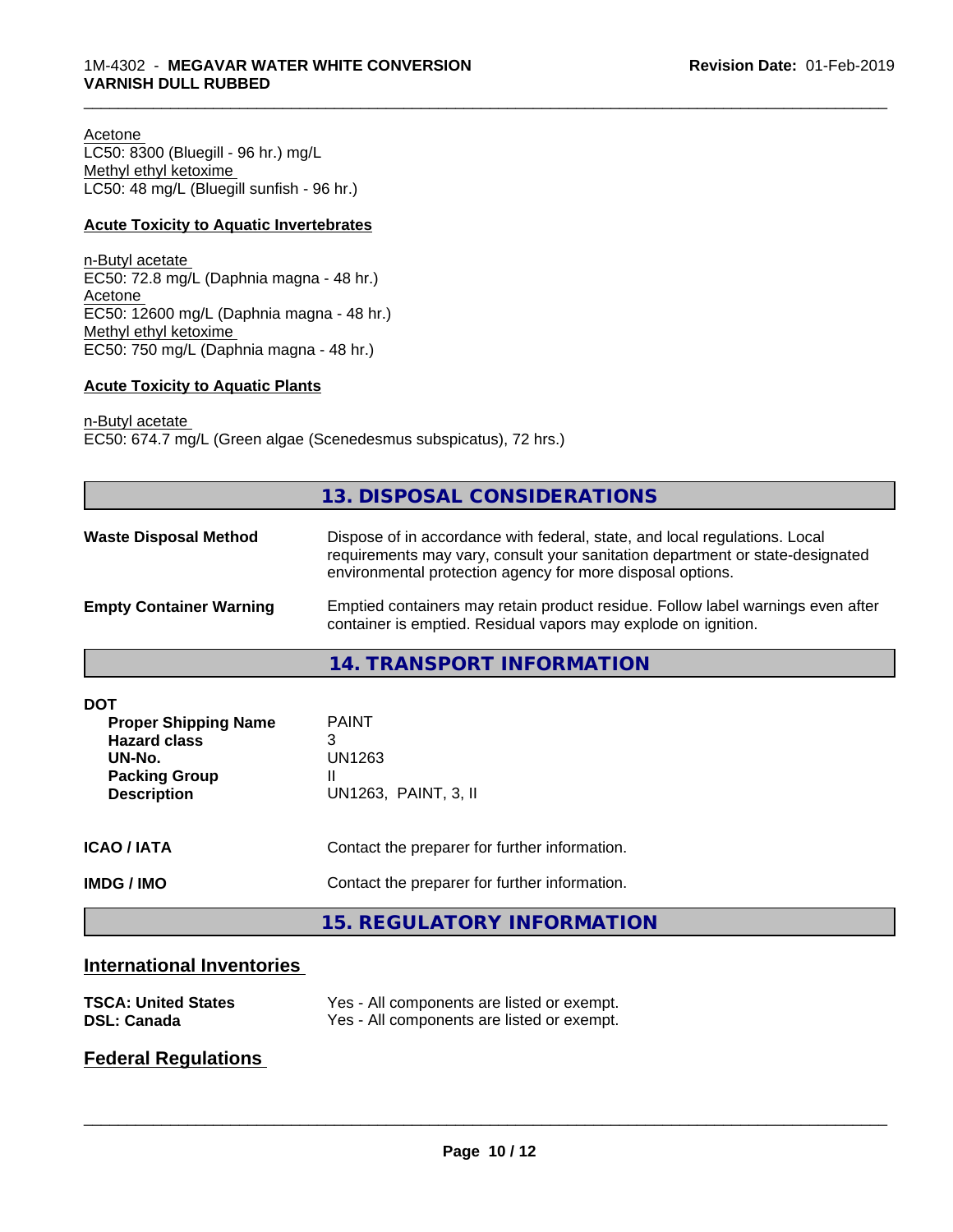## **SARA 311/312 hazardous categorization**

| Acute health hazard               | Yes |
|-----------------------------------|-----|
| Chronic Health Hazard             | Yes |
| Fire hazard                       | Yes |
| Sudden release of pressure hazard | Nο  |
| Reactive Hazard                   | N٥  |

#### **SARA 313**

Section 313 of Title III of the Superfund Amendments and Reauthorization Act of 1986 (SARA). This product contains a chemical or chemicals which are subject to the reporting requirements of the Act and Title 40 of the Code of Federal Regulations, Part 372:

| <b>Chemical name</b> | CAS No.  | <u>Weight-%</u> | <b>CERCLA/SARA 313</b><br>(de minimis concentration) |
|----------------------|----------|-----------------|------------------------------------------------------|
| <b>Toluene</b>       | 108-88-3 | - 5             |                                                      |
| Isopropyl alcohol    | 67-63-0  | - 5             |                                                      |

\_\_\_\_\_\_\_\_\_\_\_\_\_\_\_\_\_\_\_\_\_\_\_\_\_\_\_\_\_\_\_\_\_\_\_\_\_\_\_\_\_\_\_\_\_\_\_\_\_\_\_\_\_\_\_\_\_\_\_\_\_\_\_\_\_\_\_\_\_\_\_\_\_\_\_\_\_\_\_\_\_\_\_\_\_\_\_\_\_\_\_\_\_

## **Clean Air Act,Section 112 Hazardous Air Pollutants (HAPs) (see 40 CFR 61)**

This product contains the following HAPs:

| <b>Chemical name</b> | CAS No.  | Weight-%                 | <b>Hazardous Air Pollutant</b> |
|----------------------|----------|--------------------------|--------------------------------|
|                      |          |                          | (HAP)                          |
| oluene               | 108-88-3 | $\overline{\phantom{0}}$ | Listed                         |

## **US State Regulations**

## **California Proposition 65**

**A WARNING:** Cancer and Reproductive Harm– www.P65warnings.ca.gov

#### **State Right-to-Know**

| <b>Chemical name</b> | <b>Massachusetts</b> | <b>New Jersey</b> | Pennsylvania |
|----------------------|----------------------|-------------------|--------------|
| n-Butyl acetate      |                      |                   |              |
| Isobutyl alcohol     |                      |                   |              |
| Ethanol              |                      |                   |              |
| Acetone              |                      |                   |              |
| Toluene              |                      |                   |              |
| Isopropyl alcohol    |                      |                   |              |
| Silica, amorphous    |                      |                   |              |
| cellulose, nitrate   |                      |                   |              |
| 2-Butoxyethanol      |                      |                   |              |

#### **Legend**

X - Listed

**16. OTHER INFORMATION**